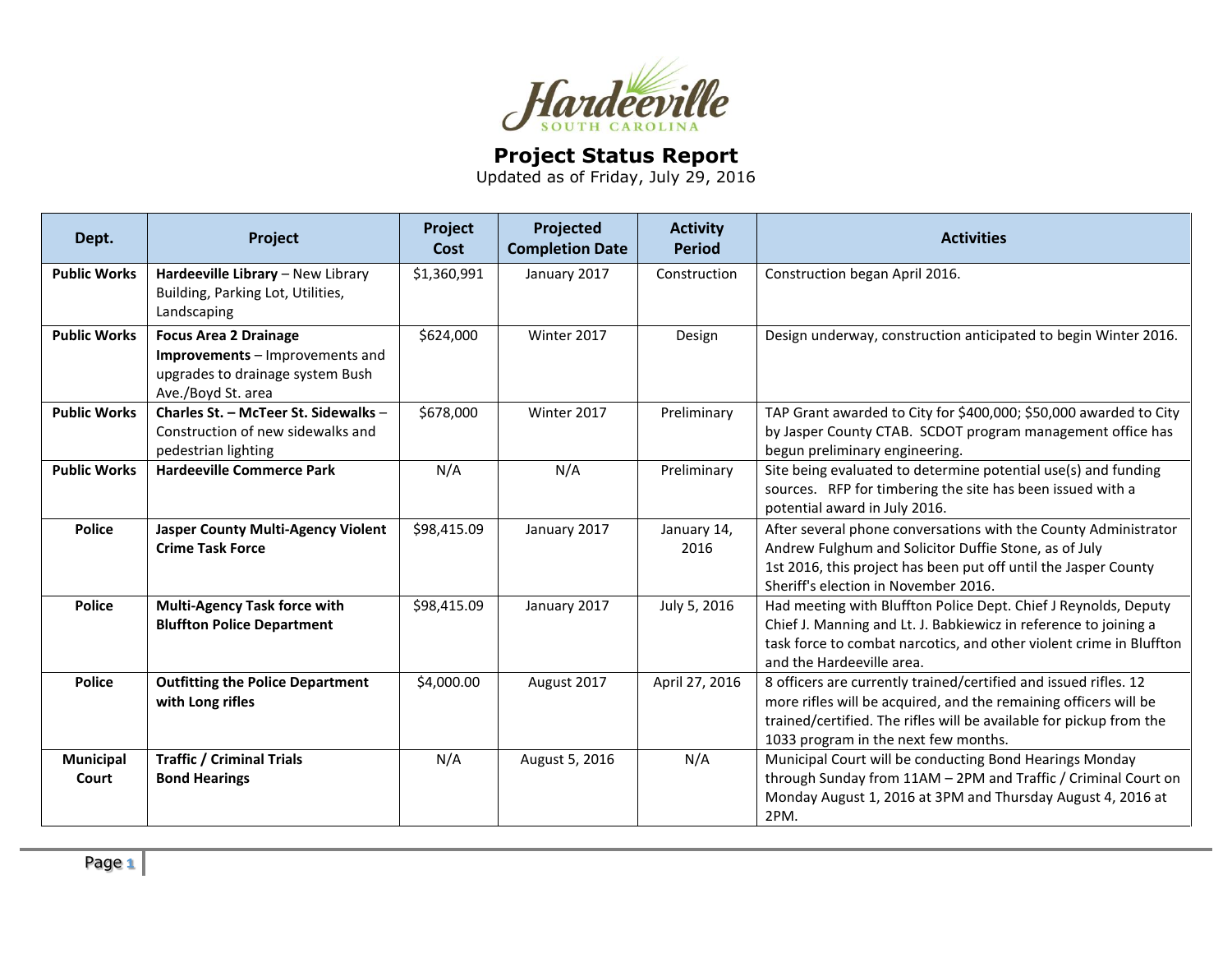

## **Project Status Report**

Updated as of Friday, July 29, 2016

| Dept.               | Project                                                   | Project<br>Cost    | Projected<br><b>Completion Date</b> | <b>Activity</b><br><b>Period</b> | <b>Activities</b>                                                                                         |
|---------------------|-----------------------------------------------------------|--------------------|-------------------------------------|----------------------------------|-----------------------------------------------------------------------------------------------------------|
| <b>Planning and</b> | <b>Ardmore New River Apartments -</b>                     | N/A                | Undetermined                        | In review by                     | Development permit will be issued as soon as approvals come                                               |
| <b>Development</b>  | 248 units located on Argent Blvd. at<br>New River Parkway |                    |                                     | state                            | back from state. Site work may begin. Then application for<br>building permits to be reviewed and issued. |
| <b>Planning and</b> | <b>Hilton Head Lakes Clubhouse and</b>                    | N/A                | Undetermined                        | Development                      | SRC was held on 2/24/16 - waiting on resubmission. Building                                               |
| <b>Development</b>  | new residential phase on north side                       |                    |                                     | <b>Permit Review</b>             | plans on clubhouse expected next week. 65 new residential lots                                            |
|                     |                                                           |                    |                                     |                                  | and 4,400+ square-foot golf clubhouse plus amenities.                                                     |
| <b>Planning and</b> | <b>Natural Gas Extension to Exit 5</b>                    | Not known          | Undetermined                        | Coordinating                     | Surveys to local business owners are completed. Staff meeting                                             |
| <b>Development</b>  |                                                           | at this time       |                                     | with SCE&G                       | with SCE&G on process and next steps in early March.                                                      |
| <b>Planning and</b> | <b>Boundary and Annexation Survey -</b>                   | N/A                | 2017                                | Rec'd software                   | Staff working on inputting all information into new software and                                          |
| <b>Development</b>  | Preparation for 2020 Census                               |                    |                                     | from US Census                   | preparing all files for transmittal to Bureau, to ensure that all                                         |
|                     |                                                           |                    |                                     | Bureau – staff                   | annexations/citizens be included in new count.                                                            |
|                     |                                                           |                    |                                     | beginning<br>implementation      |                                                                                                           |
| <b>Planning and</b> | <b>Royal Live Oaks Academy</b>                            | N/A                | 2017                                | Development                      | Waiting on resubmission in order to finalize site plan.                                                   |
| Development         |                                                           |                    |                                     | <b>Permit Review</b>             |                                                                                                           |
| <b>Fire</b>         | <b>AFG Grant</b>                                          | \$4729.50          | Winter 2016                         | Awarded                          | Received grant award notification. Once funds become available,                                           |
|                     |                                                           | <b>Grant Match</b> |                                     |                                  | the training classes will begin.                                                                          |
| <b>Fire</b>         | <b>Safer Act Grant</b>                                    | Determining        | Summer 2016                         | Application<br>submitted         | Application submitted March 25, 2016, awaiting results.                                                   |
| <b>Fire</b>         | <b>Strategic Plan</b>                                     | \$0                | Fall 2016                           | Project                          | SWOC analysis completed.                                                                                  |
|                     |                                                           |                    |                                     | Organization                     |                                                                                                           |
| Parks and           | Playground - Playground and public                        | \$200,000          | Fall 2017                           | Preliminary-                     | We have worked with the Public Works and Planning                                                         |
| Recreation          | restroom facility for the "Blue                           |                    |                                     | Post-survey                      | Departments to complete the survey of the lot. We are in the                                              |
|                     | House" site                                               |                    |                                     |                                  | initial steps of applying for grant funding to cover the costs of                                         |
| Parks and           | Synthetic Turf Field - Changing of                        | \$600,000          | Spring 2017                         | <b>RFP</b>                       | design and engineering for the site.<br>We have sent out an RFP for the project which closes at the end   |
| <b>Recreation</b>   | current "football" field to a multi-                      |                    |                                     |                                  | of June.                                                                                                  |
|                     | purpose synthetic turf field                              |                    |                                     |                                  |                                                                                                           |